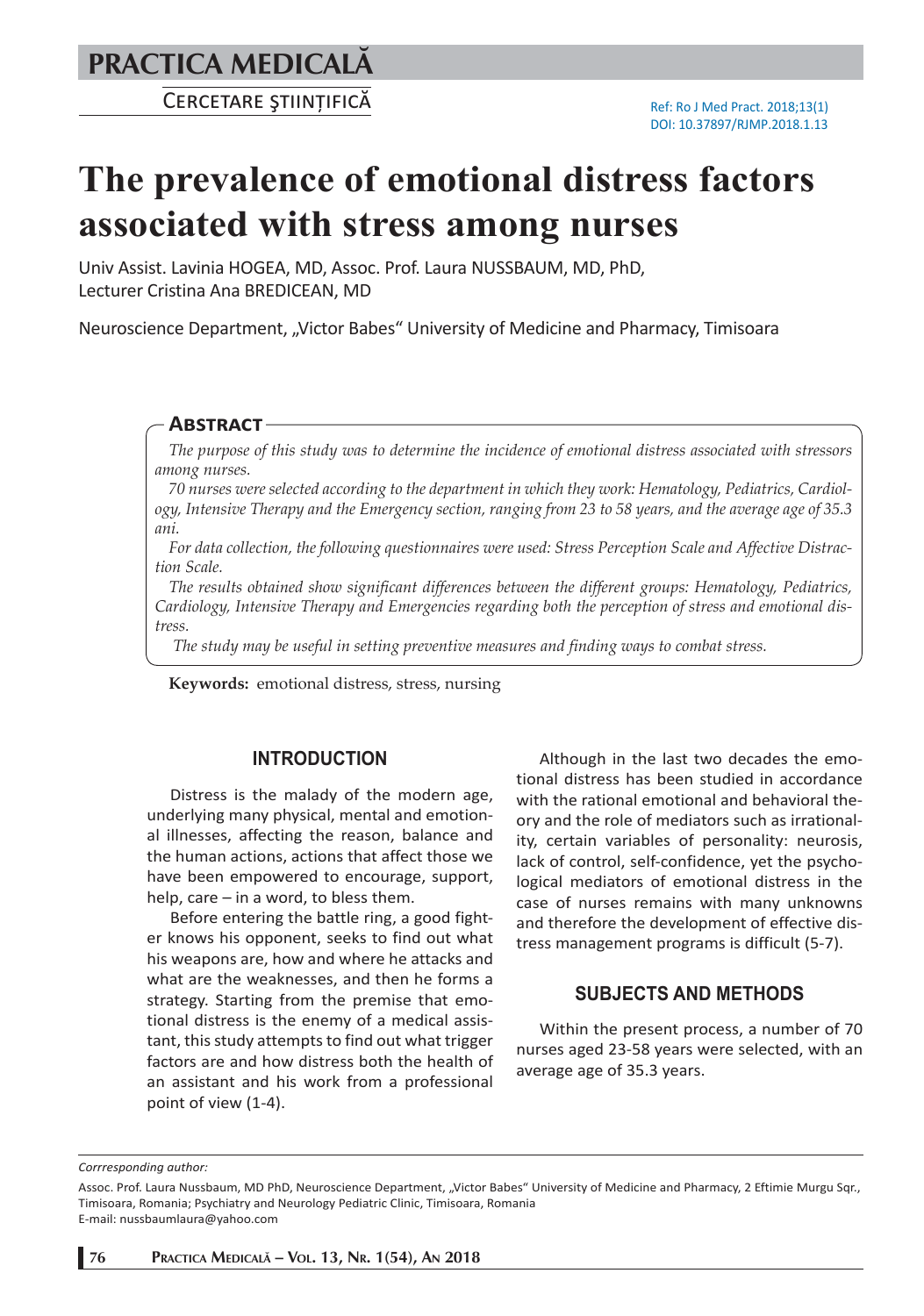The nurses participating in the study were divided into five categories, depending on the department where they are active: Hematology, Pediatrics, Cardiology, Intensive Therapy and Emergency. The research was conducted in 2017 in Timisoara hospitals. The mode of sampling was the non-randomized -pseudo-randomized or the collusion method, the participants giving their written consent to fill out the questionnaires.

In order to achieve the objectives, the following instruments were applied:

– The Perceived Stress Questionnaire, developed by Levenstein et al. (1993), is a relevant tool in determining the level of perceived stress. The score, ranging from 30 to 120, allows the subject to fall into one of three categories: low stress, moderate stress and intense stress.

– The scale of affective distress is a tool developed to assess the subjective dimension of functional negative emotions, dysfunctional negative emotions and positive emotions. The scale contains 39 items that measure functional and dysfunctional negative emotions in the categories of "worry / anxiety" and "sadness / depression" as well as positive emotions (8).

## **RESULTS**

In order to obtain the result, the subjects were divided into three categories: nurses with over 10 years of service, nurses with 5-10 years of service and nurses under 5 years of service.

The differences among nurses relative to the length of work in terms of stress level are highlighted in Fig. 1.

In line with Figure 1, nurses who have over 10 years of work experience a present a stress level reduced by 17%.

Nurses who have a lower level of work experience have a higher level of stress than nurses



with a greater experience, in other words, the more workplace experience they have, the lower their stress level is, with only 1% of nurses with over 10 years of service are experiencing intense stress, 11% of those with a workplace experience of 5-10 years have an intense level and 20% of subjects who have less than 5 years of service, have a high level of stress.

According to Table 1, there are differences in the levels of stress related to each of the departments, so the nurses working on the Hematology department have the highest level of stress, followed by the subjects working in the Emergency. On the third place in the ranking of intense stress are the subjects working on the Intensive Therapy. Nurses working in the Pediatrics department have a lower score of intense stress, and as can be seen from the table, nurses working on the Cardiology Department do not have a high stress level, but 80% of them have a moderate level of stress.

| <b>Section</b>    | Low<br>stress | Moderate<br>stress | Intense<br>stress |
|-------------------|---------------|--------------------|-------------------|
| Cardiology        | 20%           | 80%                | 0%                |
| Intensive therapy | 10%           | 50%                | 40%               |
| Hematology        | 10%           | 20%                | 70%               |
| Pediatrics        | 20%           | 53%                | 27%               |
| Emergency         | 13%           | 34%                | 53%               |

*TABLE 1. Level of stress, comparison on different sections*

In Fig. 2, the results confirm differences in the level of emotional distress related to the length of time that nurses have at the workplace. Thus, nurses who have more than 10 years of experience have a total distress score of 38-50, nurses with 5-10 years of experience have an emotional distress score of 42-82, and nurses with less than 5 years of experience have a distress level of 50-89.

*FIGURE 1***.** *Perception of stress by age*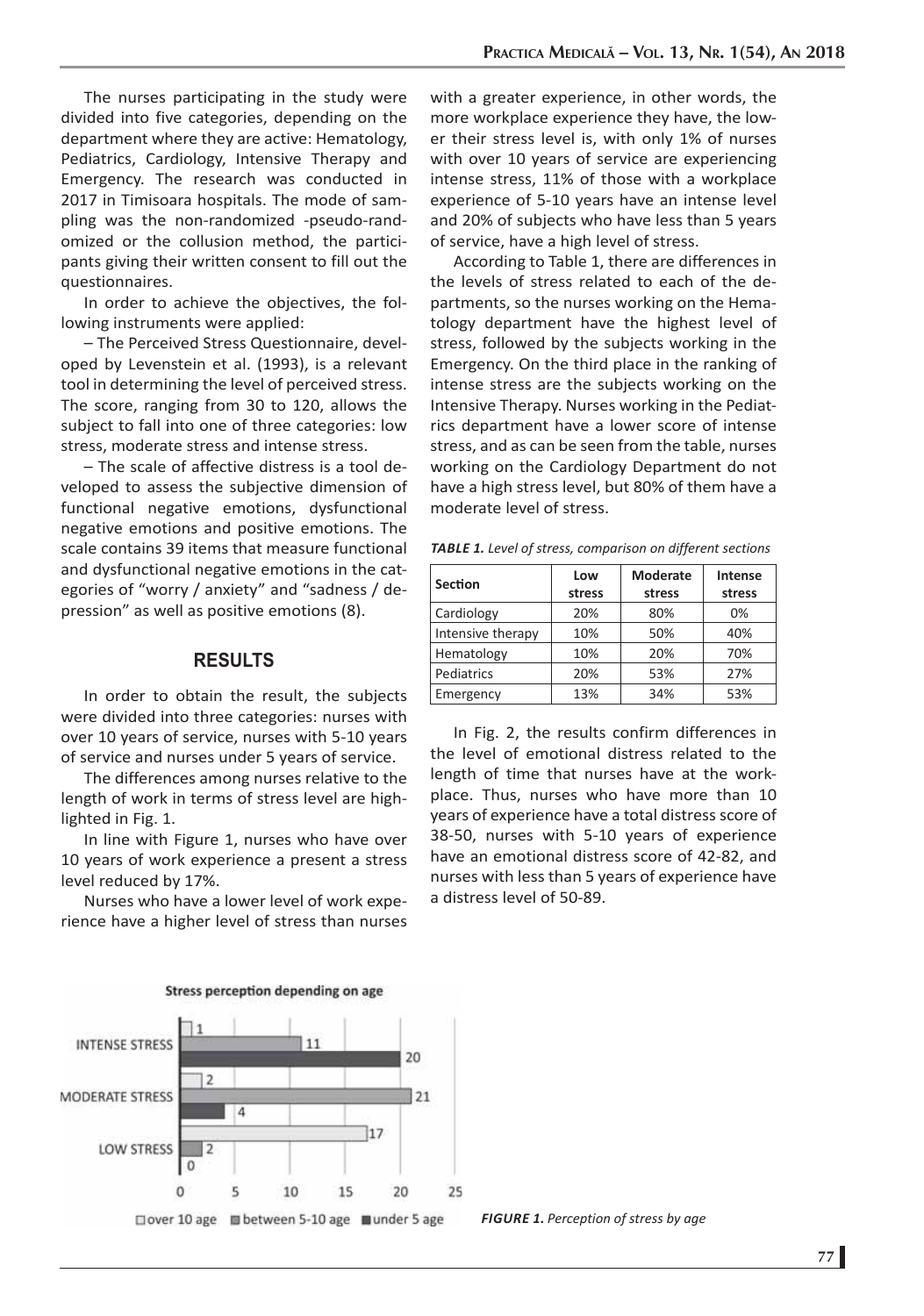

*FIGURE 2. Affective distress profile – Total score by working age*

Fig. 3 compares the level of emotional distress from nurses working in various hospital departments. As it can be observed, the Department of Pediatrics and the Department of Cardiology have approximately the same moderate level of stress. In the Intensive Care Unit, although apparently the level of emotional distress is low, it increases towards moderate, reaching the limit of intense distress. In the emergency department the level of distress starts moderately, pointing to a level of intense emotional distress. The highest level of emotional distress is encountered in the Hematology section.

### **DISCUSSIONS**

It is a known fact that nurses are facing high levels of occupational stress. Stress in the nurse's profession has been evaluated in numerous studies using different tools. All these studies reported a high level of stress among nurses in different specialties (9-12).

A study on occupational exhaustion affecting the main categories of healthcare professionals in a hospital, not just doctors or nurses, was made at the University Hospital in Tainan, Taiwan in 2014. It was aimed towards the determination of the frequency and factors that cause burnout on each professional category. A total of 1,329 medical professionals were recruited to participate in the study, and all participants completed an electronic questionnaire daily. The five medical professions included in the study and the number of participants were: physician (101 persons), licensed medical assistant (68 persons), nurse (570 persons), medical technician (216 persons), administrative staff (374 people).

Women had significantly higher scores of personal and professional exhaustion than men. Older staff had significantly lower exhaustion scores than the younger staff on all the three burnout dimensions. Among the medical professions, nurses and licensed nurses had the highest burnout scores (13).